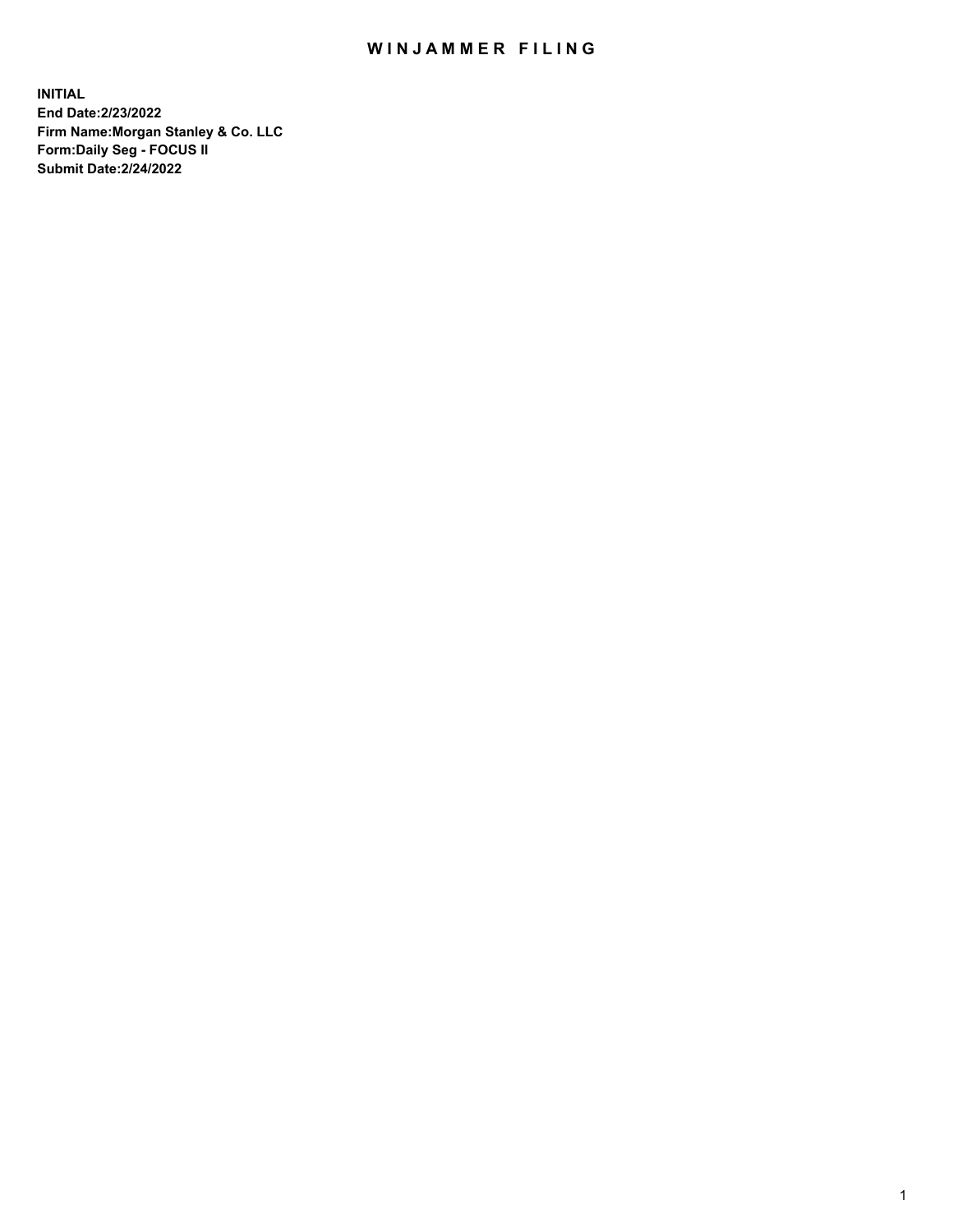**INITIAL End Date:2/23/2022 Firm Name:Morgan Stanley & Co. LLC Form:Daily Seg - FOCUS II Submit Date:2/24/2022 Daily Segregation - Cover Page**

| Name of Company                                                                                                                                                                                                                                                                                                                | Morgan Stanley & Co. LLC                               |
|--------------------------------------------------------------------------------------------------------------------------------------------------------------------------------------------------------------------------------------------------------------------------------------------------------------------------------|--------------------------------------------------------|
| <b>Contact Name</b>                                                                                                                                                                                                                                                                                                            | <b>Ikram Shah</b>                                      |
| <b>Contact Phone Number</b>                                                                                                                                                                                                                                                                                                    | 212-276-0963                                           |
| <b>Contact Email Address</b>                                                                                                                                                                                                                                                                                                   | Ikram.shah@morganstanley.com                           |
| FCM's Customer Segregated Funds Residual Interest Target (choose one):<br>a. Minimum dollar amount: ; or<br>b. Minimum percentage of customer segregated funds required:% ; or<br>c. Dollar amount range between: and; or<br>d. Percentage range of customer segregated funds required between:% and%.                         | 235,000,000<br><u>0</u><br>0 <sup>0</sup><br><u>00</u> |
| FCM's Customer Secured Amount Funds Residual Interest Target (choose one):<br>a. Minimum dollar amount: ; or<br>b. Minimum percentage of customer secured funds required:% ; or<br>c. Dollar amount range between: and; or<br>d. Percentage range of customer secured funds required between:% and%.                           | 140,000,000<br><u>0</u><br><u>00</u><br>00             |
| FCM's Cleared Swaps Customer Collateral Residual Interest Target (choose one):<br>a. Minimum dollar amount: ; or<br>b. Minimum percentage of cleared swaps customer collateral required:% ; or<br>c. Dollar amount range between: and; or<br>d. Percentage range of cleared swaps customer collateral required between:% and%. | 92,000,000<br><u>0</u><br><u>00</u><br>00              |

Attach supporting documents CH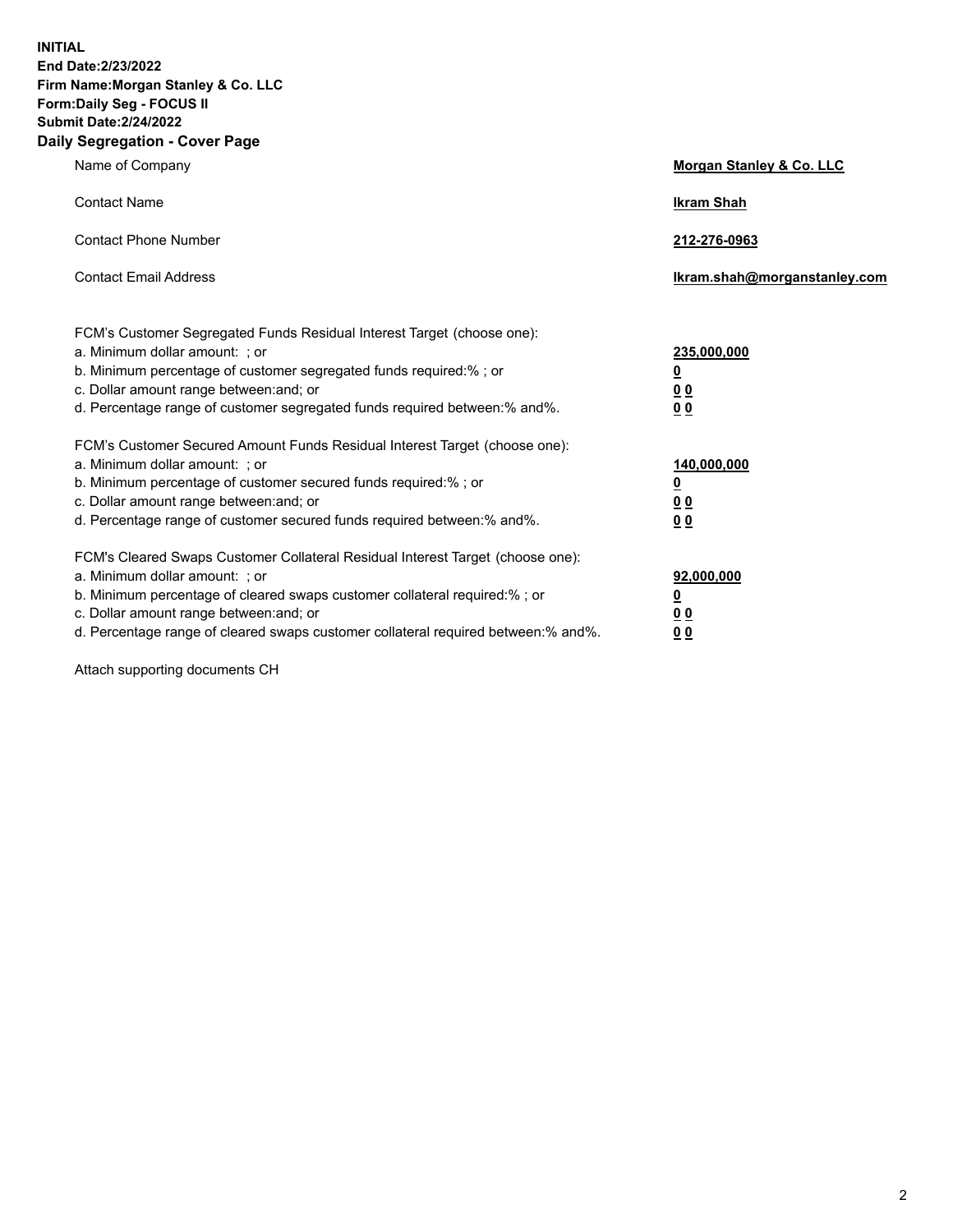## **INITIAL End Date:2/23/2022 Firm Name:Morgan Stanley & Co. LLC Form:Daily Seg - FOCUS II Submit Date:2/24/2022**

## **Daily Segregation - Secured Amounts**

|          | Foreign Futures and Foreign Options Secured Amounts                                                        |                                              |
|----------|------------------------------------------------------------------------------------------------------------|----------------------------------------------|
|          | Amount required to be set aside pursuant to law, rule or regulation of a foreign                           | $0$ [7305]                                   |
|          | government or a rule of a self-regulatory organization authorized thereunder                               |                                              |
| 1.       | Net ledger balance - Foreign Futures and Foreign Option Trading - All Customers                            |                                              |
|          | A. Cash                                                                                                    | 5,425,534,197 [7315]                         |
|          | B. Securities (at market)                                                                                  | 2,164,655,894 [7317]                         |
| 2.       | Net unrealized profit (loss) in open futures contracts traded on a foreign board of trade                  | 913,839,898 [7325]                           |
| 3.       | Exchange traded options                                                                                    |                                              |
|          | a. Market value of open option contracts purchased on a foreign board of trade                             | 48,780,891 [7335]                            |
|          | b. Market value of open contracts granted (sold) on a foreign board of trade                               | -33,215,254 [7337]                           |
| 4.       | Net equity (deficit) (add lines 1. 2. and 3.)                                                              | 8,519,595,626 [7345]                         |
| 5.       | Account liquidating to a deficit and account with a debit balances - gross amount                          | 33,691,025 [7351]                            |
|          | Less: amount offset by customer owned securities                                                           | -33,005,450 [7352] 685,575 [735              |
| 6.       | Amount required to be set aside as the secured amount - Net Liquidating Equity                             | 8,520,281,201 [7355]                         |
|          | Method (add lines 4 and 5)                                                                                 |                                              |
| 7.       | Greater of amount required to be set aside pursuant to foreign jurisdiction (above) or line<br>6.          | 8,520,281,201 [7360]                         |
|          | FUNDS DEPOSITED IN SEPARATE REGULATION 30.7 ACCOUNTS                                                       |                                              |
| 1.       | Cash in banks                                                                                              |                                              |
|          | A. Banks located in the United States                                                                      | 458,893,161 [7500]                           |
|          | B. Other banks qualified under Regulation 30.7                                                             | 310,255,287 [7520] 769,148,448               |
|          |                                                                                                            | [7530]                                       |
| 2.       | Securities                                                                                                 |                                              |
|          | A. In safekeeping with banks located in the United States                                                  | 864,053,787 [7540]                           |
|          | B. In safekeeping with other banks qualified under Regulation 30.7                                         | <u>100,091,133</u> [7560] <b>964,144,920</b> |
|          |                                                                                                            | [7570]                                       |
| 3.       | Equities with registered futures commission merchants                                                      |                                              |
|          | A. Cash                                                                                                    | 8,747,399 [7580]                             |
|          | <b>B.</b> Securities                                                                                       | $0$ [7590]                                   |
|          | C. Unrealized gain (loss) on open futures contracts                                                        | 9,381,521 [7600]                             |
|          | D. Value of long option contracts                                                                          | $0$ [7610]                                   |
|          | E. Value of short option contracts                                                                         | 0 [7615] 18,128,920 [7620]                   |
| 4.       | Amounts held by clearing organizations of foreign boards of trade                                          |                                              |
|          | A. Cash                                                                                                    | $0$ [7640]                                   |
|          | <b>B.</b> Securities                                                                                       | $0$ [7650]                                   |
|          | C. Amount due to (from) clearing organization - daily variation                                            | $0$ [7660]                                   |
|          | D. Value of long option contracts                                                                          | $0$ [7670]                                   |
|          | E. Value of short option contracts                                                                         | 0 [7675] 0 [7680]                            |
| 5.       | Amounts held by members of foreign boards of trade                                                         |                                              |
|          | A. Cash                                                                                                    | 4,864,375,338 [7700]                         |
|          | <b>B.</b> Securities                                                                                       | 1,200,510,974 [7710]                         |
|          | C. Unrealized gain (loss) on open futures contracts                                                        | 904,458,377 [7720]                           |
|          | D. Value of long option contracts                                                                          | 48,780,891 [7730]                            |
|          | E. Value of short option contracts                                                                         | <u>-33,215,254</u> [7735] 6,984,910,32       |
|          |                                                                                                            | $[7740]$                                     |
| 6.       | Amounts with other depositories designated by a foreign board of trade                                     | $0$ [7760]                                   |
| 7.       | Segregated funds on hand                                                                                   | $0$ [7765]                                   |
| 8.<br>9. | Total funds in separate section 30.7 accounts                                                              | 8,736,332,614 [7770]                         |
|          | Excess (deficiency) Set Aside for Secured Amount (subtract line 7 Secured Statement<br>Page 1 from Line 8) | 216,051,413 [7380]                           |

- 10. Management Target Amount for Excess funds in separate section 30.7 accounts **140,000,000** [7780]
- 11. Excess (deficiency) funds in separate 30.7 accounts over (under) Management Target **76,051,413** [7785]

Less: amount offset by customer owned securities **-33,005,450** [7352] **685,575** [7354] 55]

## 80]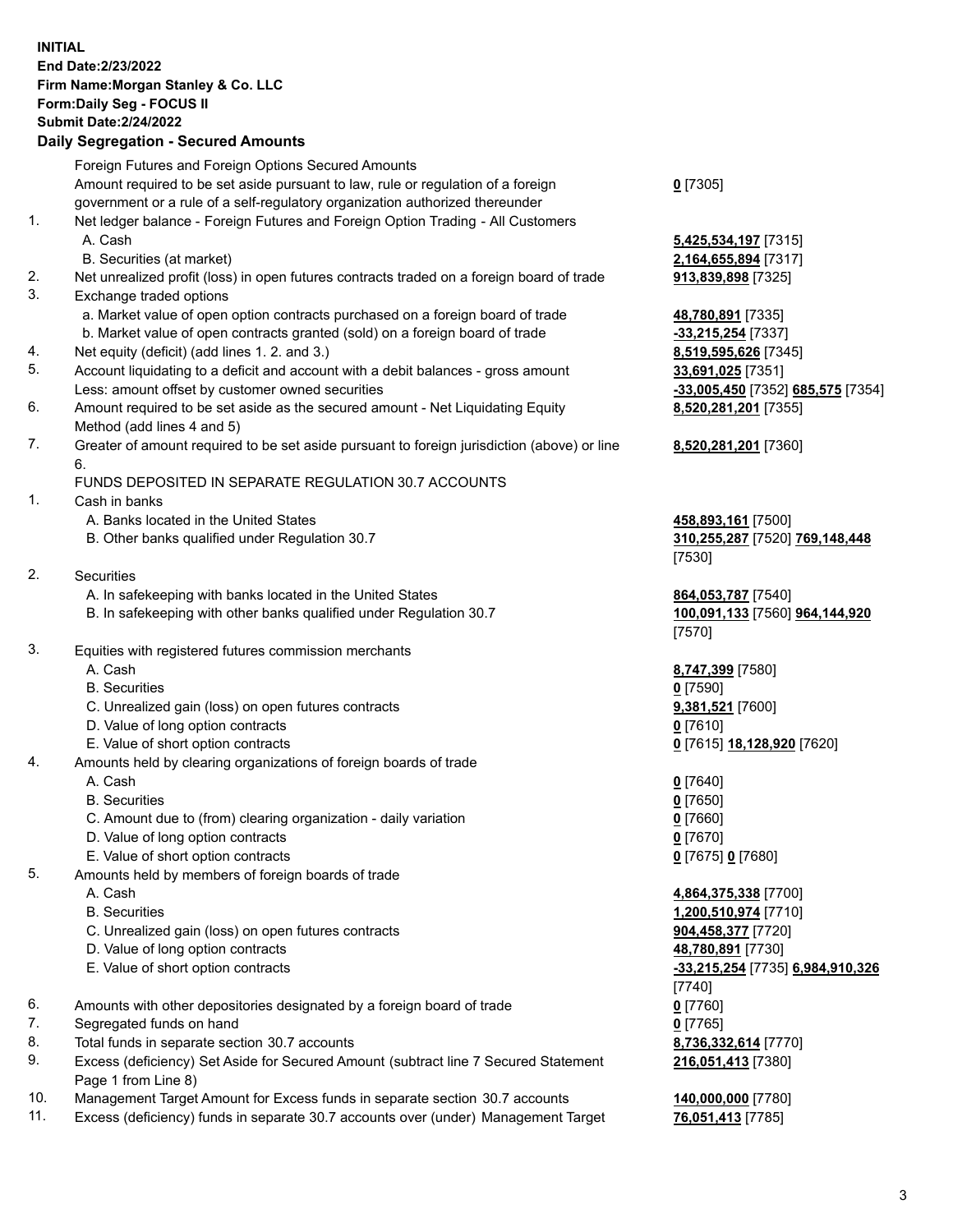**INITIAL End Date:2/23/2022 Firm Name:Morgan Stanley & Co. LLC Form:Daily Seg - FOCUS II Submit Date:2/24/2022 Daily Segregation - Segregation Statement** SEGREGATION REQUIREMENTS(Section 4d(2) of the CEAct) 1. Net ledger balance A. Cash **18,649,459,812** [7010] B. Securities (at market) **7,328,038,227** [7020] 2. Net unrealized profit (loss) in open futures contracts traded on a contract market **-2,118,853,031** [7030] 3. Exchange traded options A. Add market value of open option contracts purchased on a contract market **1,473,236,817** [7032] B. Deduct market value of open option contracts granted (sold) on a contract market **-960,491,920** [7033] 4. Net equity (deficit) (add lines 1, 2 and 3) **24,371,389,905** [7040] 5. Accounts liquidating to a deficit and accounts with debit balances - gross amount **589,296,712** [7045] Less: amount offset by customer securities **-586,470,758** [7047] **2,825,954** [7050] 6. Amount required to be segregated (add lines 4 and 5) **24,374,215,859** [7060] FUNDS IN SEGREGATED ACCOUNTS 7. Deposited in segregated funds bank accounts A. Cash **3,038,534,692** [7070] B. Securities representing investments of customers' funds (at market) **0** [7080] C. Securities held for particular customers or option customers in lieu of cash (at market) **3,022,658,235** [7090] 8. Margins on deposit with derivatives clearing organizations of contract markets A. Cash **14,287,339,703** [7100] B. Securities representing investments of customers' funds (at market) **0** [7110] C. Securities held for particular customers or option customers in lieu of cash (at market) **4,144,922,675** [7120] 9. Net settlement from (to) derivatives clearing organizations of contract markets **-409,591,954** [7130] 10. Exchange traded options A. Value of open long option contracts **1,473,236,817** [7132] B. Value of open short option contracts **-960,491,920** [7133] 11. Net equities with other FCMs A. Net liquidating equity **14,361,417** [7140] B. Securities representing investments of customers' funds (at market) **0** [7160] C. Securities held for particular customers or option customers in lieu of cash (at market) **0** [7170] 12. Segregated funds on hand **160,457,317** [7150] 13. Total amount in segregation (add lines 7 through 12) **24,771,426,982** [7180] 14. Excess (deficiency) funds in segregation (subtract line 6 from line 13) **397,211,123** [7190]

- 15. Management Target Amount for Excess funds in segregation **235,000,000** [7194]
- 16. Excess (deficiency) funds in segregation over (under) Management Target Amount Excess

**162,211,123** [7198]